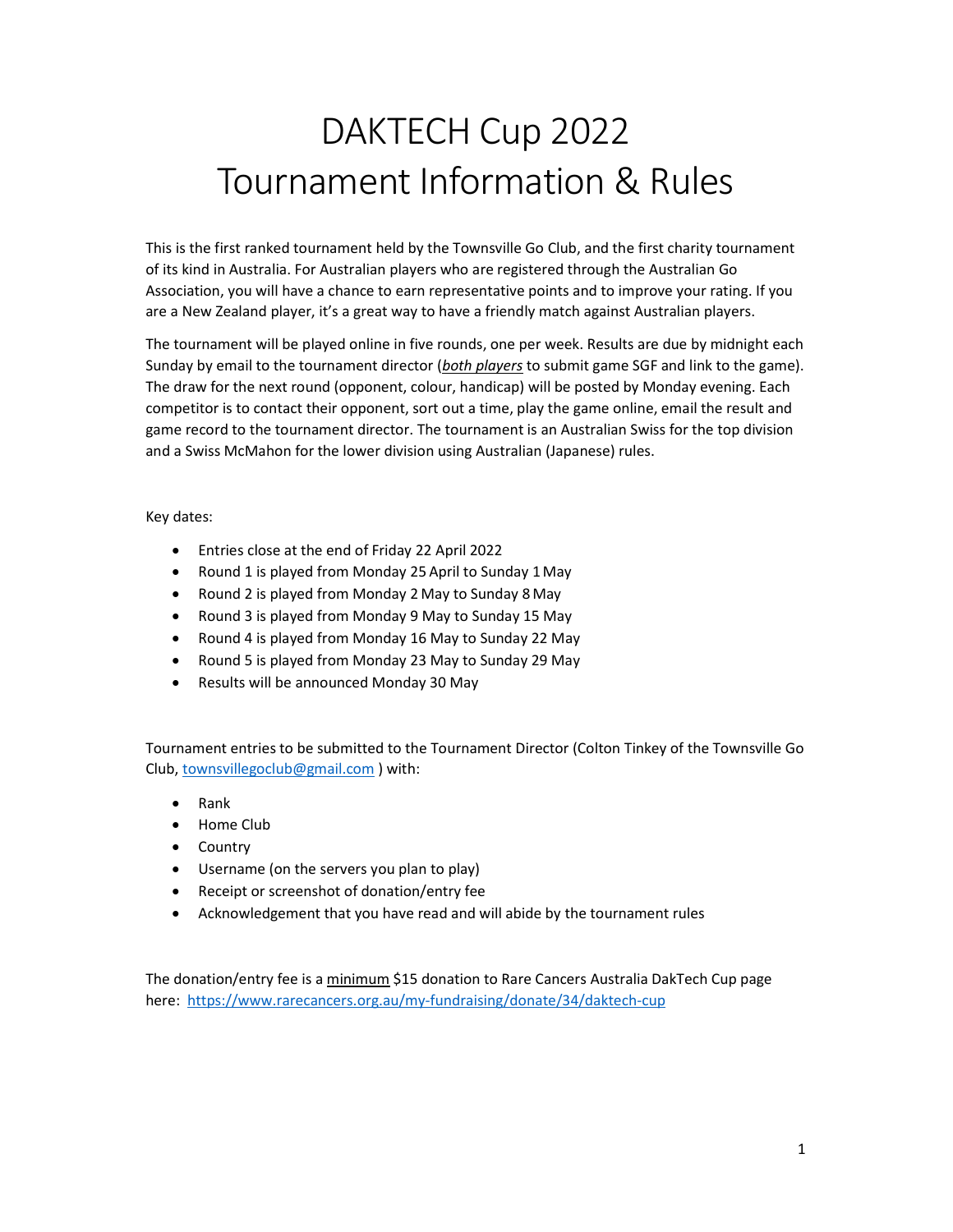# Open Division (2kyu – 7dan)

https://tournaments.australiango.asn.au/DakTechDiv1

- Open division games have komi of 6.5 points to white and no handicap stones.
- Game settings: 45 minutes main time plus 3x30 seconds byo yomi, Japanese (territory) scoring and counting, colour is specified in the draw. No nigiri. **DISABLE analysis please.**
- Set your game to public and save a copy of the SGF.
- There may be a McMahon bar between the top players and the rest of the division for the first couple of rounds, to avoid highly mismatched games. The sections of each division will be reunited from the third round onwards.

Below: Example of time settings, as outlined above. Noting, the Komi and Handicap options will need to be adjusted depending on the game.

|                                   | Game Name DakTech Cup Rnd 1          |  | Ranked <b>II</b>                |                                   |              |
|-----------------------------------|--------------------------------------|--|---------------------------------|-----------------------------------|--------------|
| Private $\blacksquare$            |                                      |  | Board Size 19x19                |                                   | $\check{ }$  |
|                                   |                                      |  |                                 |                                   |              |
|                                   | <b>Rules</b> Japanese<br>$\check{ }$ |  | <b>Handicap</b> None            |                                   | $\check{ }$  |
| <b>Game Speed</b> Live            | ◡                                    |  |                                 | Komi Automatic                    | $\check{ }$  |
| Time Control Byo-Yomi             | $\check{ }$                          |  | <b>Your Color</b> Automatic     |                                   | $\checkmark$ |
|                                   | Main Time 45 minutes<br>$\checkmark$ |  | Disable Analysis V <sup>*</sup> |                                   |              |
| <b>Time per Period</b> 30 seconds | $\check{ }$                          |  |                                 | * Also disables conditional moves |              |
| Periods 3                         | $\hat{\phantom{a}}$                  |  |                                 |                                   |              |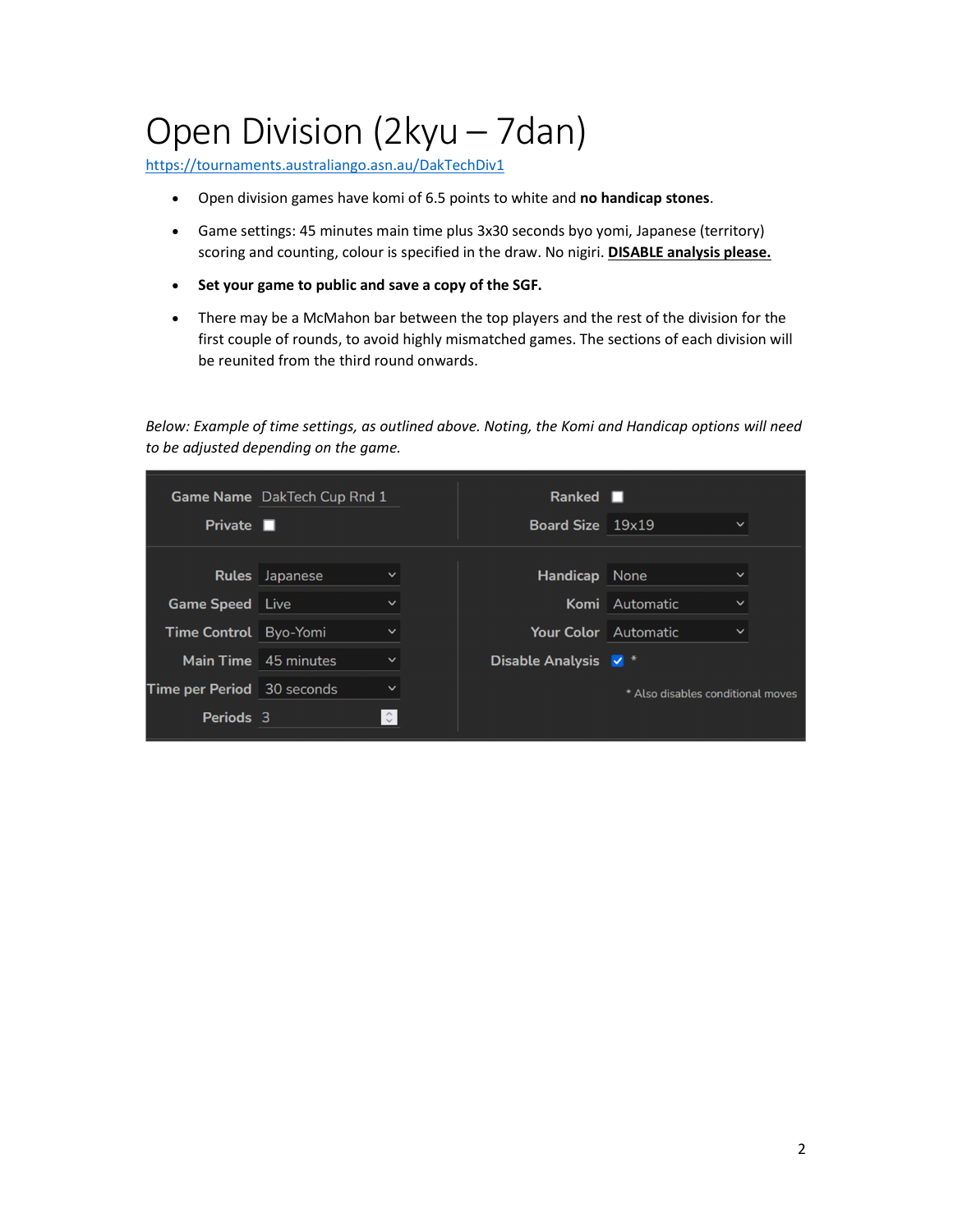# Handicap Division (20kyu to 2dan)

https://tournaments.australiango.asn.au/DakTechDiv2

- Handicap division games will have a number of stones listed and komi to white (0.5 points).
- Even games in the handicap divisions have komi of 6.5 points to white and no handicap stones.
- Stones, if any, will be given at one stone per one difference in rank, up to nine stones.
- Game settings: 45 minutes main time plus 3x30 seconds byo yomi, Japanese (territory) scoring and counting, colour is specified in the draw. No nigiri. DISABLE analysis please.
- Set your game to public and save a copy of the SGF.
- There may be a McMahon bar between the top players and the rest of the division for the first couple of rounds, to avoid highly mismatched games. The sections of each division will be reunited from the third round onwards

Below: Example of time settings, as outlined above. Noting, the Komi and Handicap options will need to be adjusted depending on the game.

| Private $\blacksquare$            | <b>Game Name</b> DakTech Cup Rnd 1    | Ranked <b>I</b><br>Board Size 19x19 |                                   | $\checkmark$ |
|-----------------------------------|---------------------------------------|-------------------------------------|-----------------------------------|--------------|
|                                   |                                       |                                     |                                   |              |
|                                   | <b>Rules</b> Japanese<br>$\checkmark$ | <b>Handicap</b> None                |                                   | $\checkmark$ |
| <b>Game Speed</b> Live            | $\checkmark$                          |                                     | Komi Automatic                    | $\checkmark$ |
| <b>Time Control</b> Byo-Yomi      | $\checkmark$                          | Your Color Automatic                |                                   | $\checkmark$ |
|                                   | Main Time 45 minutes<br>$\check{~}$   | Disable Analysis $\sqrt{*}$         |                                   |              |
| <b>Time per Period</b> 30 seconds | $\check{ }$                           |                                     | * Also disables conditional moves |              |
| Periods 3                         | $\hat{\mathcal{C}}$                   |                                     |                                   |              |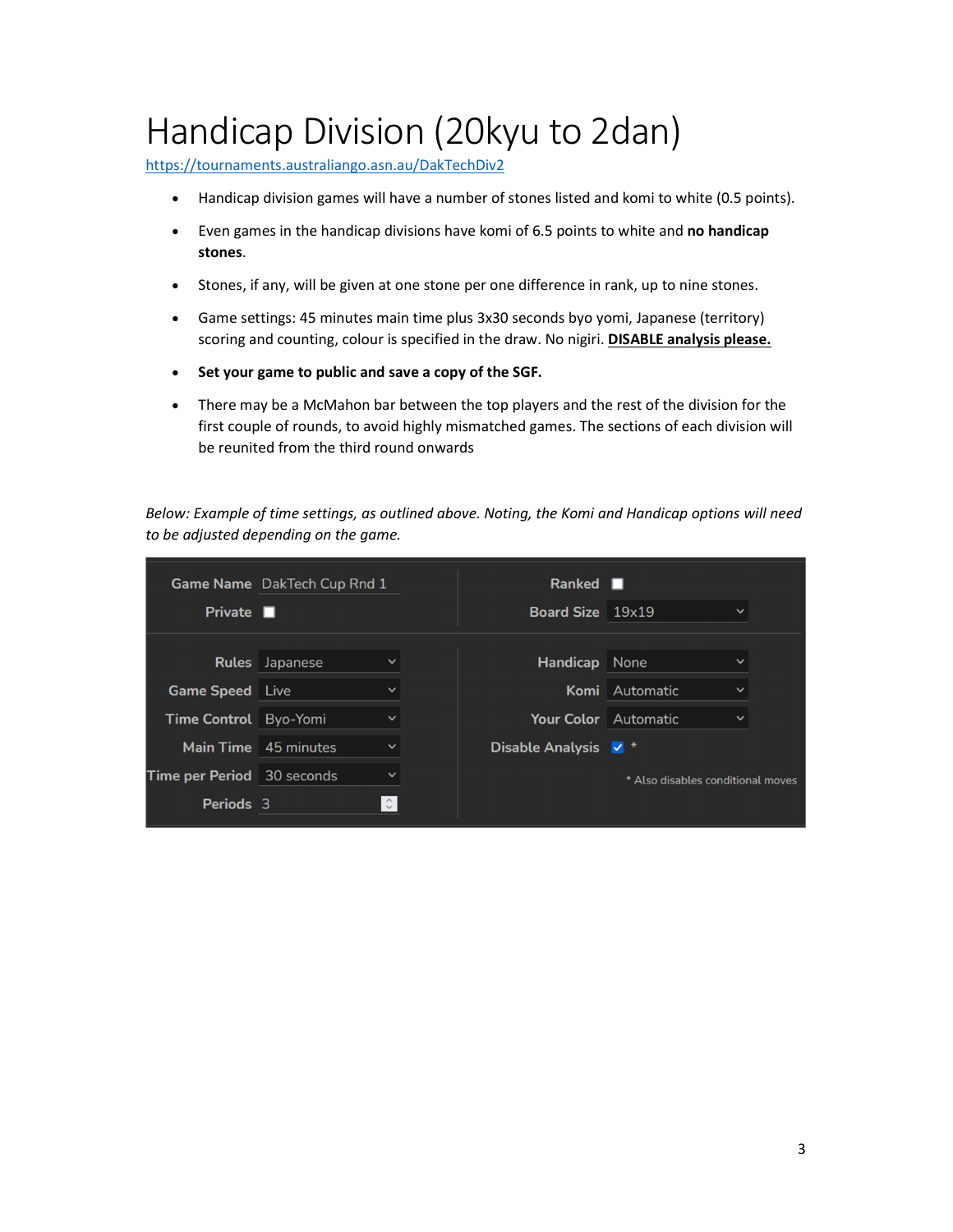# Prizes for both Open and Handicap Divisions:

- First Place Handmade Go Stone Trophy with two Go books
- Second Place Two Go books
- Third Place One Go book

NOTE: If you live outside Australia you will have to pay for the shipping of the first place Trophy and/or books if won.

All competitors are bound by the AGA tournament guidelines listed below. Any enquiries pertaining to cheating or AI use will be forwarded to a referee committee led by Younggil An. Good luck and have fun!

#### AGA Tournament Rules:

The following are the minimum requirements for a tournament to qualify as an approved AGA tournament where players can earn Representative Points (RP).

- 1. Governance
	- a. There shall be a Tournament Director (TD) who is responsible for running the event.
	- b. The Tournament Director will appoint a Tournament Referee (TR) who will deal with all player disputes and clarification of the rules.
	- c. A tournament is eligible for RP only if it has been so approved by the AGA.
- 2. Disputes
	- a. The TR is the final arbiter for any dispute between players in the tournament.
	- b. The TR will collect information from all parties in the dispute and make a decision, that decision is final.
	- c. Any attempt to dispute the TR's decision will result in the player being disqualified from the tournament.
- 3. Tournament, divisions and draw
	- a. The TD will determine how the event will be held (a single division or multiple divisions).
	- b. The TD will set the game conditions for each division game conditions are the time limit, handicap and komi.
	- c. The AGA rating and tournament software (AGATHA) should be used where possible to register players, make the draw and record the results.
	- d. The TD must send the AGATHA results file to the AGA within 7 days of completion of the event.
	- e. Where the TD elects to use a McMahon system the rules about handicaps across divisions must be clearly explained prior to the event and at the start of the tournament.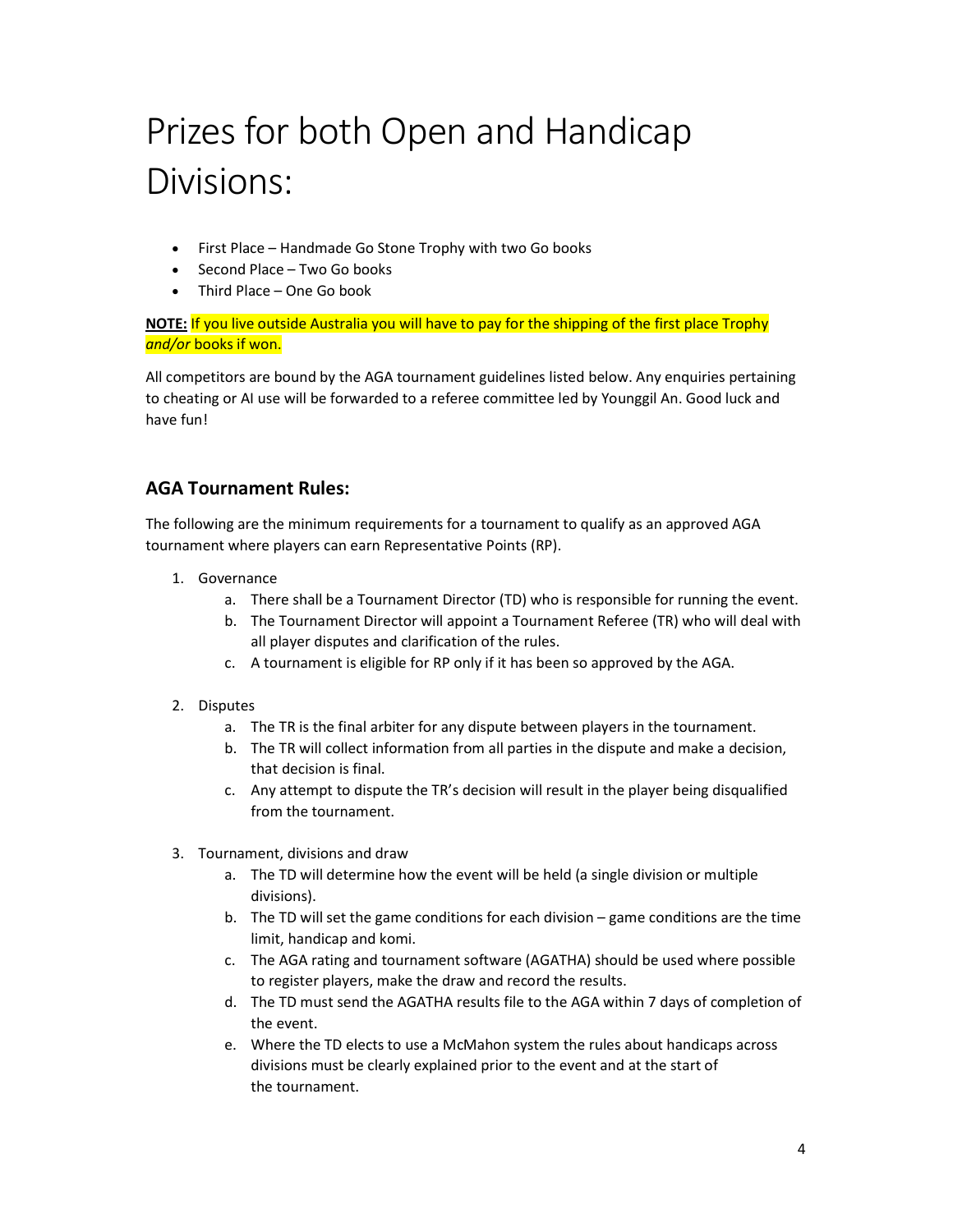#### 4. Time limits

- a. Both players in a game will have the same amount of time set on a clock.
- 5. Moves and counting
	- a. The tournament director will determine counting rules.
	- b. The rules of play and player conduct will be determined by the TR.
	- c. A move consists of passing or resigning or placing a stone on the board and removing any prisoners.
	- d. Where a player is in byo yomi and a move captures a large group (more than 5 stones) the clock will be stopped when the stone is placed.
- 6. Online events
	- a. All games must be public and played on a server when game scores can be accessed by the AGA Integrity Committee.
	- b. The use of AI or any other resources or tools is absolutely forbidden, the AGA Integrity committee will review random games played during the event.
	- c. A player may refer their opponent to the TR if they believe AI was used during the game.
	- d. A player found to have used AI or other resources during a game will be penalised by the AGA Committee and may impact their chances of playing in future events and representation of Australia in International events.
	- e. Undo is not allowed once a move is played it cannot be taken back.